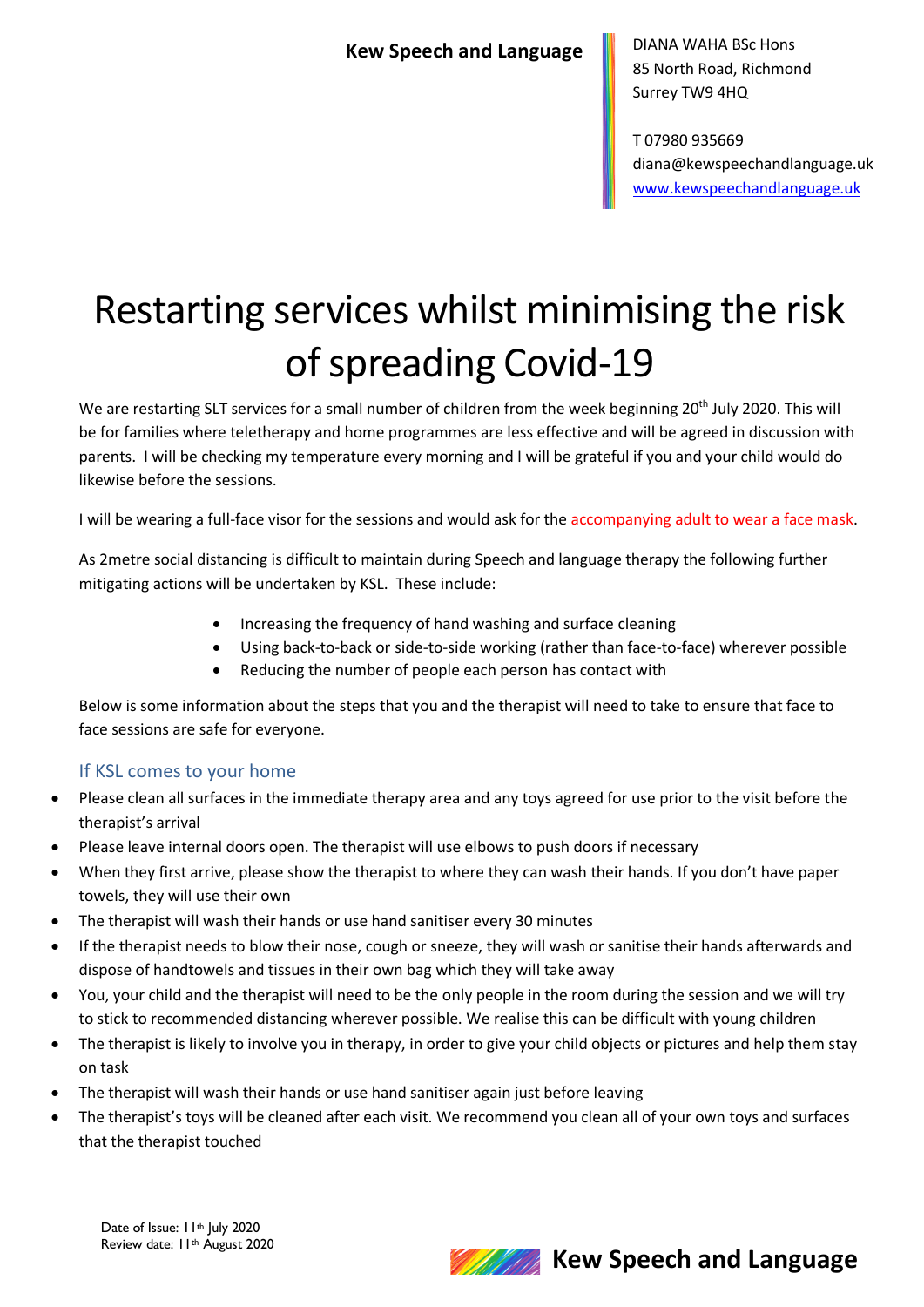DIANA WAHA BSc Hons 85 North Road, Richmond Surrey TW9 4HQ

T 07980 935669 diana@kewspeechandlanguage.uk www.kewspeechandlanguage.uk

• If you have a sturdy table in a shaded outdoor space, which you feel is private enough for neighbours not to overhear conversations, then we can potentially use this when it is not windy or raining. (during the summer this would be KSL preferred therapy venue)

#### If you are attending KSL clinic room

- The therapist will wash their hands between appointments
- You and your child will be shown to the bathroom to wash your hands on arrival or be given the opportunity to use hand sanitiser.
- The door and window for the therapy room will be kept open during sessions. This obviously decreases the privacy of the session. If this is a problem then we will not be able to meet in the clinic room.
- Handles and surfaces, including the doorbell, toilet and basin will be cleaned between appointments
- Internal doors to the clinic and toilet will be left open
- The therapist will wash their hands or use hand sanitiser every 30 minutes
- If the therapist needs to blow their nose, cough or sneeze, they will wash or sanitise their hands afterwards
- You, your child and the therapist will need to be the only people in the room during the session and we will try to stick to the recommended distancing wherever possible. We realise this can be difficult with young children
- The therapist is likely to involve you in therapy, in order to give your child objects or pictures and help them stay on task
- Please bring a sealed water bottle as we are not able to offer water for the time being. No juice please
- You will be invited to wash your hands on leaving or be given the opportunity to use hand sanitiser.
- Our toys will be cleaned after each visit. We recommend you clean all of your own toys that the therapist touched.

#### If we attend an educational setting

In additional to following the above guidelines, we will contact the setting in advance for their safety guidelines which we will adhere to.

#### If anyone in your family becomes unwell

It is very important to let us know before a session, if anyone in your family is unwell with Covid-19 symptoms, or a temperature or a cough.

If you or a family member develops symptoms within 7 days of a session, you **must** advise Kew Speech and Language as soon as possible by phone or email in order that the therapist can cancel appointments and selfisolate.



### **Kew Speech and Language**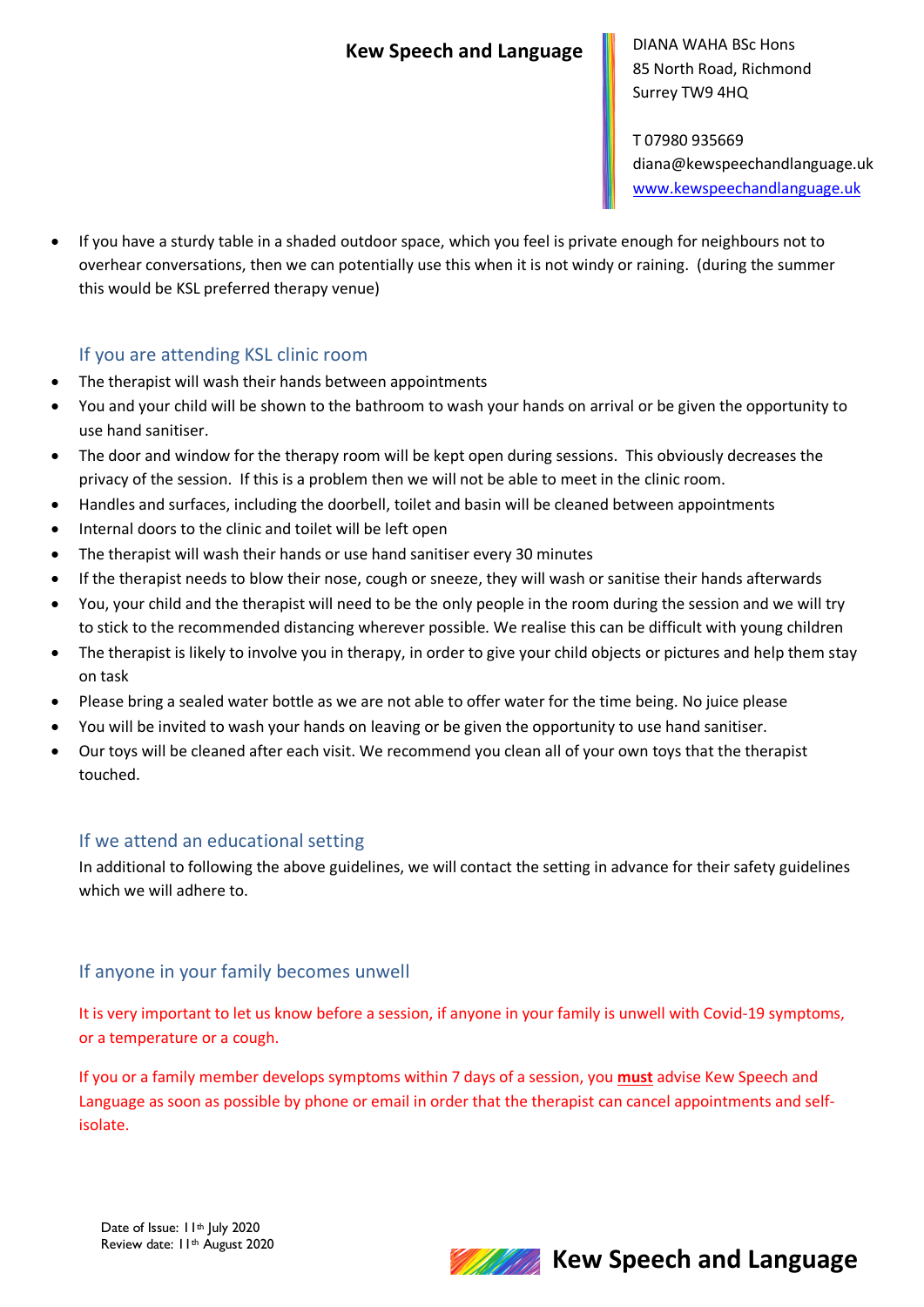### **Kew Speech and Language**

DIANA WAHA BSc Hons 85 North Road, Richmond Surrey TW9 4HQ

T 07980 935669 diana@kewspeechandlanguage.uk www.kewspeechandlanguage.uk

If the therapist becomes unwell with a new continuous cough, loss of sense of smell or a high temperature or has had any contact with clients in the previous 7 days, who have become unwell, Kew Speech and Language will inform you by phone or other instant means as soon as possible.

If you have any questions or concerns, please contact Diana Waha on 07980 935669 or diana@kewspeechandlanguage.uk.